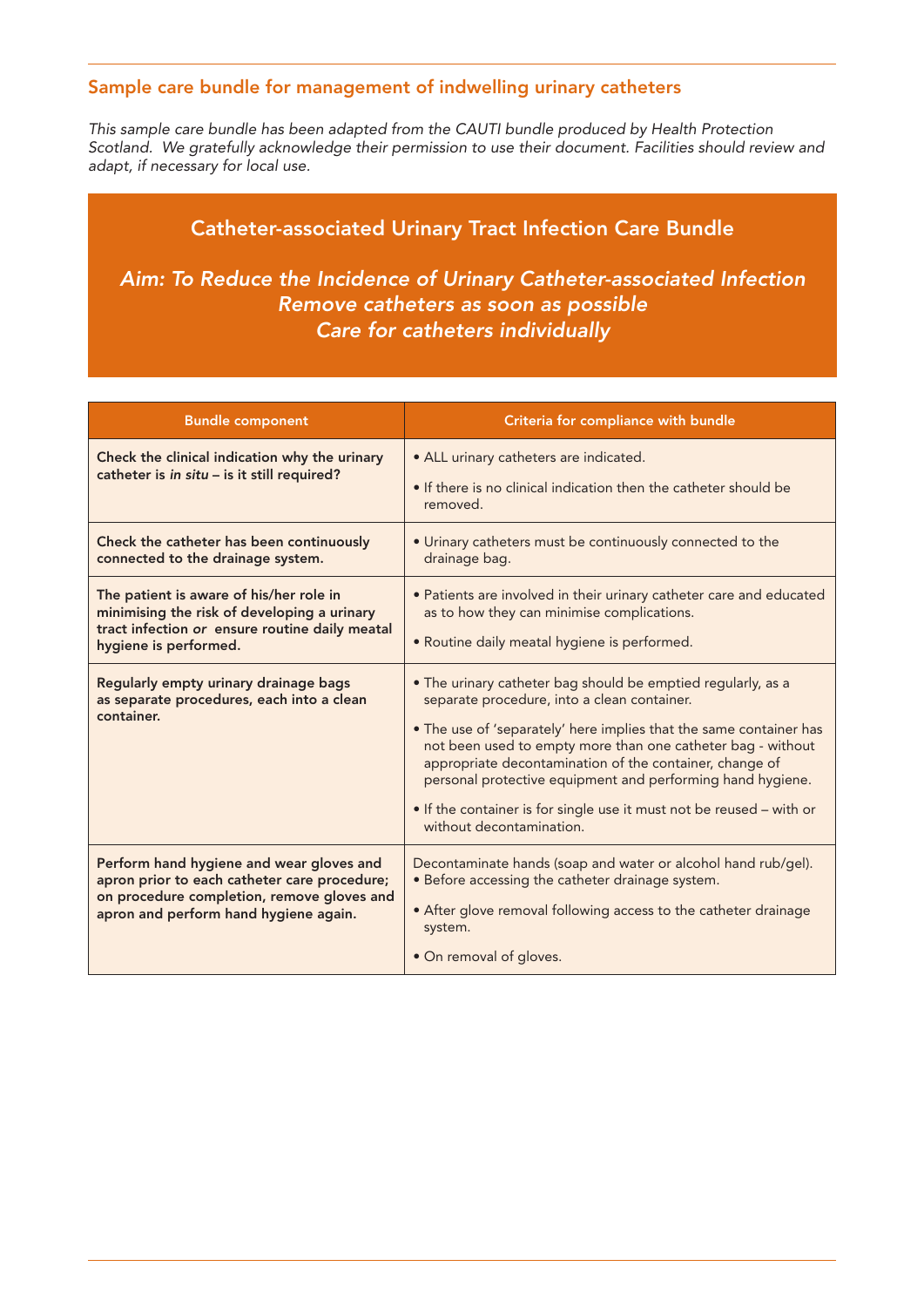## Sample standard operating procedure (SOP) to implement the urinary catheter bundle

| Catheter-associated urinary tract infection care bundle - example of an SOP to implement the bundle |                                                                                                                                                                                                                                                                                                                                                                                                                                                                                                                                                                                                                                                                                                                                                                                                                                                                                                                                                                                                                                                                                                                                                                                                                                                                                                                                                                                                                                                                                                                                                                                                                                                                                                                                                                                                                                                                                                                                                                                                                                                                                                                                                                                                                                                                                                                                                                 |  |  |  |  |
|-----------------------------------------------------------------------------------------------------|-----------------------------------------------------------------------------------------------------------------------------------------------------------------------------------------------------------------------------------------------------------------------------------------------------------------------------------------------------------------------------------------------------------------------------------------------------------------------------------------------------------------------------------------------------------------------------------------------------------------------------------------------------------------------------------------------------------------------------------------------------------------------------------------------------------------------------------------------------------------------------------------------------------------------------------------------------------------------------------------------------------------------------------------------------------------------------------------------------------------------------------------------------------------------------------------------------------------------------------------------------------------------------------------------------------------------------------------------------------------------------------------------------------------------------------------------------------------------------------------------------------------------------------------------------------------------------------------------------------------------------------------------------------------------------------------------------------------------------------------------------------------------------------------------------------------------------------------------------------------------------------------------------------------------------------------------------------------------------------------------------------------------------------------------------------------------------------------------------------------------------------------------------------------------------------------------------------------------------------------------------------------------------------------------------------------------------------------------------------------|--|--|--|--|
| Statement                                                                                           | . Urinary catheters are used frequently in healthcare; however, their use can lead to serious life-<br>threatening complications.<br>. Urinary catheters cause urinary tract infections and are a common cause of blood stream<br>infections.<br>• Complications arise directly from their use and in particular if the care is sub-optimal.<br>. The risk of infectious complications increases the longer they are in use.<br>We have a duty to our patients to optimise urinary catheter care. Monitoring our urinary catheter<br>care will assist in optimising procedures and reducing the risk of urinary tract infection.                                                                                                                                                                                                                                                                                                                                                                                                                                                                                                                                                                                                                                                                                                                                                                                                                                                                                                                                                                                                                                                                                                                                                                                                                                                                                                                                                                                                                                                                                                                                                                                                                                                                                                                                |  |  |  |  |
| Objectives                                                                                          | 1. To optimise prevention of catheter-associated urinary tract infection (CAUTI) in OUR ward and<br>thereby minimise the risk of secondary bacteraemias.<br>2. To be able to demonstrate quality urinary catheter care in OUR ward.                                                                                                                                                                                                                                                                                                                                                                                                                                                                                                                                                                                                                                                                                                                                                                                                                                                                                                                                                                                                                                                                                                                                                                                                                                                                                                                                                                                                                                                                                                                                                                                                                                                                                                                                                                                                                                                                                                                                                                                                                                                                                                                             |  |  |  |  |
| Requirements                                                                                        | Before the CAUTI bundle procedure can be considered<br>Quality improvement must be continuous. This is not a short-term commitment - quality<br>improvement needs to be embedded into your systems - to become part of what you do every<br>day.<br>Relevant clinical teams, director of nursing and nurse team should be involved in designing/<br>adapting the bundle, deciding how frequently and who will monitor compliance with the CAUTI<br>bundle and how often and how results will be fed back to relevant clinical, nursing and managerial<br>staff: a multidisciplinary prevention of CAUTI care team could be considered.                                                                                                                                                                                                                                                                                                                                                                                                                                                                                                                                                                                                                                                                                                                                                                                                                                                                                                                                                                                                                                                                                                                                                                                                                                                                                                                                                                                                                                                                                                                                                                                                                                                                                                                          |  |  |  |  |
| Procedure                                                                                           | 1. Perform hand hygiene.<br>2. Collect a bundle form and complete the top boxes: name, location, etc.<br>3. Identify all patients in the ward/clinical area who have a urinary catheter.<br>4. Proceed to the first patient with a urinary catheter (if possible be accompanied by the patient's<br>nurse).<br>5. Introduce yourself to the patient and explain that you are checking all patients with urinary<br>catheters to see if any catheters can be removed.<br>6. To get the bundle data:<br>• Perform hand hygiene. Confirm from the patient's documentation that the need for the<br>urinary catheter has been reviewed. (i.e. daily for short-term and on a regular basis for<br>long-term catheters) If the continuing need for the catheter has not been documented,<br>check with the patient's nurse/doctor whether the urinary catheter can be removed.<br>• Ask the patient or a nurse whether the catheter has been disconnected - find out<br>whether the disconnection was appropriate.<br>• Ask the patient if they know what they can do to minimise the risk of infection - if they<br>are not aware, inform the patient how to minimise the infection risks. If the patient<br>cannot perform self-catheter care, confirm with the nurse that daily meatal hygiene has<br>been performed.<br>• Confirm that the urinary catheter bag has been emptied regularly, as a separate<br>procedure, into a clean container. (The use of 'separately' here implies that the<br>same container has not been used to empty more than one catheter bag - without<br>appropriate decontamination of the container, change of personal protective<br>equipment and performing hand hygiene. If the container is for single use it must not<br>be reused - with or without decontamination.)<br>• Confirm with patient/nurses that hand hygiene has been undertaken before and after<br>accessing the urinary catheter drainage system by HCWs wearing plastic aprons and<br>gloves.<br>1. Perform hand hygiene between patient observations.<br>2. Record actions in the bundle against the appropriate number - make arrangements for removal<br>of urinary catheter if necessary.<br>3. Go to the next patient with a urinary catheter perform hand hygiene and repeat steps 5-9 until<br>all patients with a urinary catheter have been visited. |  |  |  |  |
| After care                                                                                          | Complete form.<br>Discuss results with nurse in charge.<br>Give completed form to: _                                                                                                                                                                                                                                                                                                                                                                                                                                                                                                                                                                                                                                                                                                                                                                                                                                                                                                                                                                                                                                                                                                                                                                                                                                                                                                                                                                                                                                                                                                                                                                                                                                                                                                                                                                                                                                                                                                                                                                                                                                                                                                                                                                                                                                                                            |  |  |  |  |